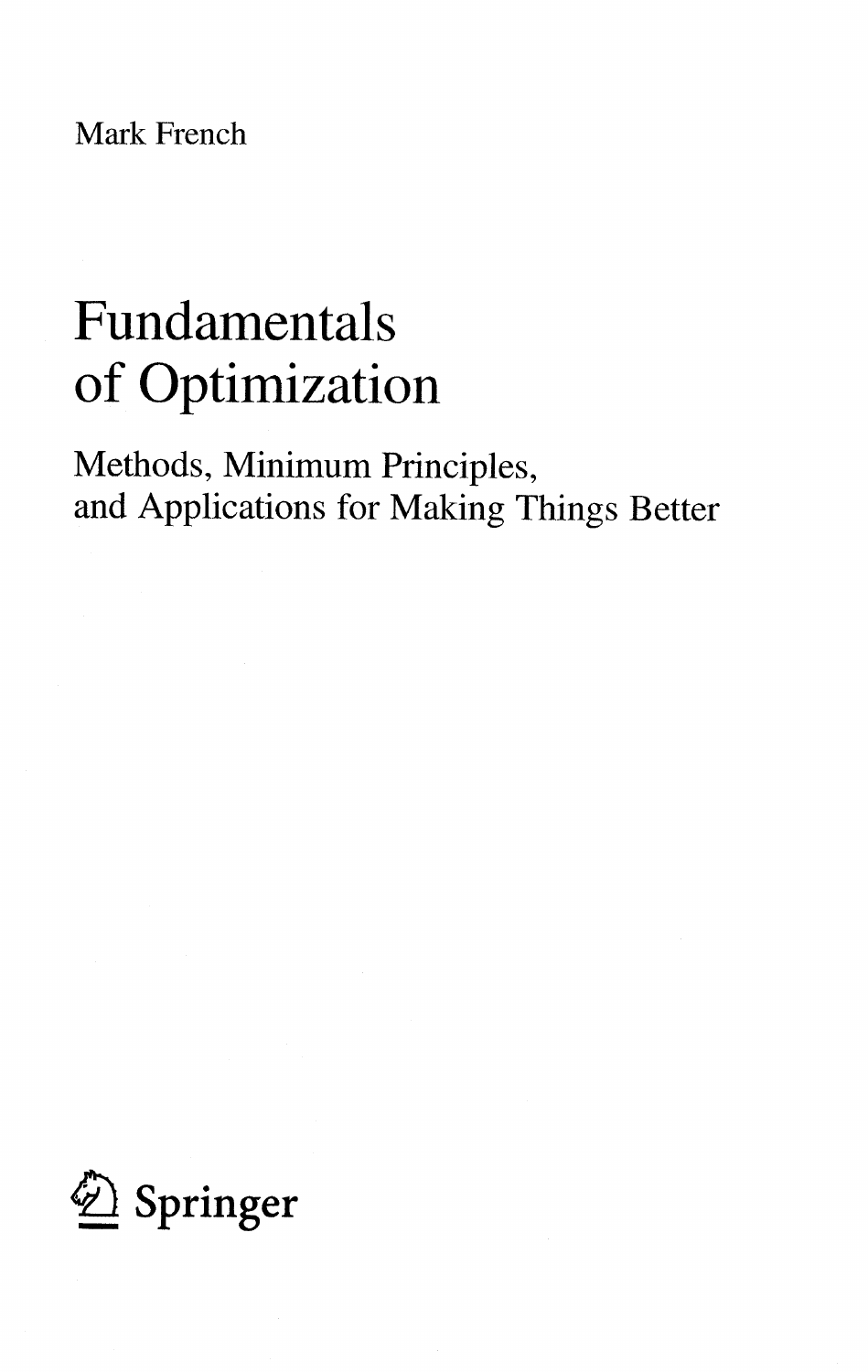## **Contents**

| 1           |     |                                                                | $\mathbf{1}$ |
|-------------|-----|----------------------------------------------------------------|--------------|
|             | 1.1 |                                                                | 5            |
|             | 1.2 |                                                                | 8            |
|             |     |                                                                | 13           |
| $\mathbf 2$ |     | <b>Getting Started in Optimization: Problems</b>               |              |
|             |     |                                                                | 15           |
|             | 2.1 | The Lifeguard Problem                                          | 15           |
|             | 2.2 | Maximum Range of a Projectile with Aerodynamics                | 18           |
|             | 2.3 | Maximum Electrical Power Delivered to a Load                   | 21           |
|             | 2.4 | Shortest Time Path for a Toy Car                               | 24           |
|             | 2.5 | Weight on a Snap-Through Spring                                | 27           |
|             | 2.6 |                                                                | 29           |
|             |     | 2.6.1                                                          | 30           |
|             |     | 2.6.2                                                          | 32           |
|             |     | 2.6.3                                                          | 32           |
|             |     | 2.6.4<br>Quadratic Approximation Method                        | 36           |
|             |     | 2.6.5<br>Hybrid Methods                                        | 39           |
|             | 2.7 |                                                                | 41           |
|             | 2.8 | Optimizing a Process: Ocean Shipping Routes                    | 43           |
|             | 2.9 |                                                                | 51           |
|             |     |                                                                | 54           |
| 3           |     | Minimum Principles: Optimization in the Fabric of the Universe | 55           |
|             | 3.1 |                                                                | 55           |
|             | 3.2 |                                                                | 58           |
|             | 3.3 | Optics: Fermat's Principle and Snell's Laws                    | 66           |
|             | 3.4 |                                                                | 69           |
|             |     |                                                                | 70           |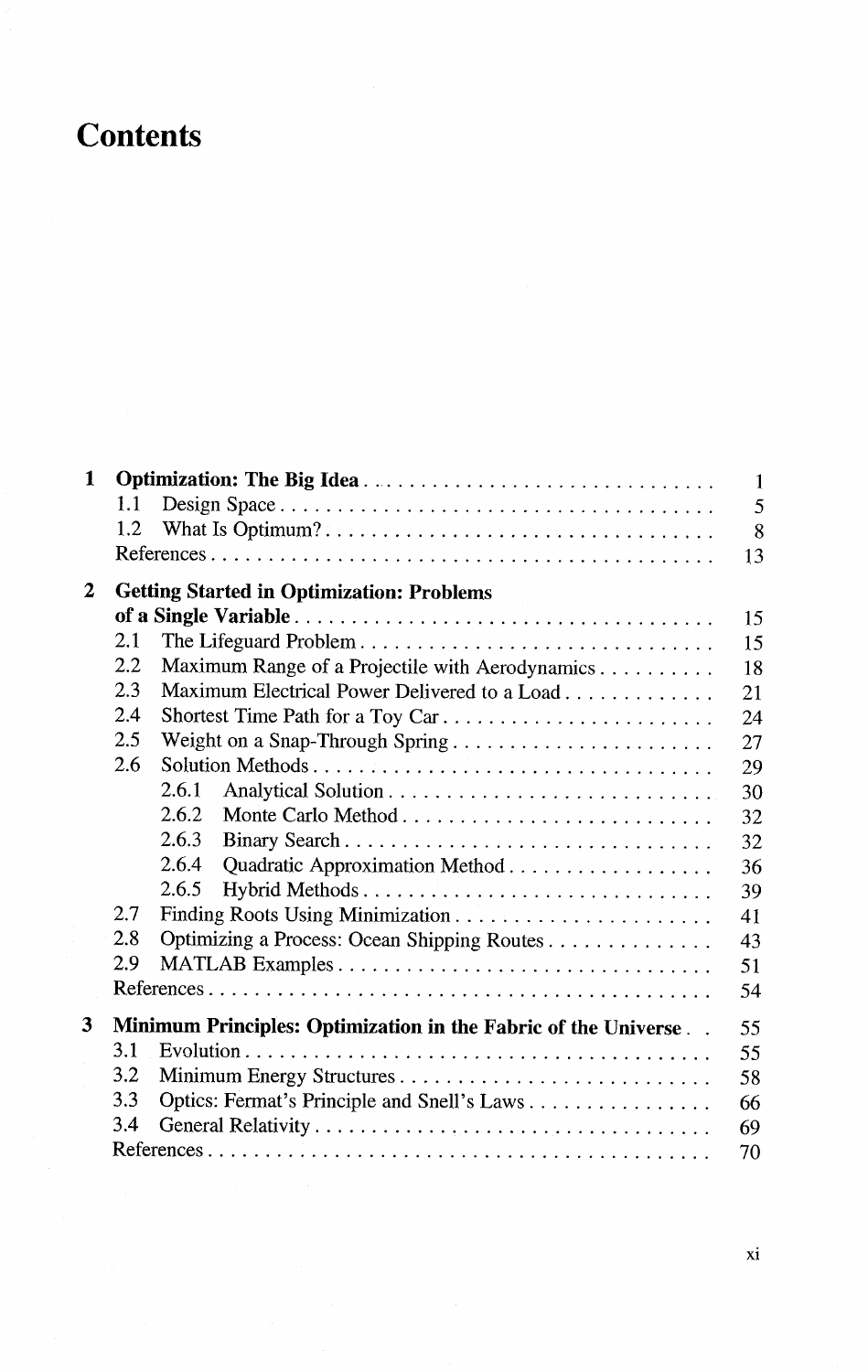$\overline{a}$  $\overline{\phantom{0}}$ 

| 4 |     | Problems with More than One Variable                         | 71  |
|---|-----|--------------------------------------------------------------|-----|
|   | 4.1 | Two-Variable Lifeguard Problem                               | 71  |
|   | 4.2 |                                                              | 75  |
|   | 4.3 |                                                              | 77  |
|   | 4.4 |                                                              | 79  |
|   |     | 4.4.1                                                        | 80  |
|   |     | 4.4.2                                                        | 82  |
|   |     | 4.4.3                                                        | 85  |
|   |     | 4.4.4                                                        | 94  |
|   |     | 4.4.5                                                        | 97  |
|   |     | 4.4.6<br>Ouasi-Newton's Methods                              | 103 |
|   | 4.5 | Approximate Solution to a Differential Equation              | 104 |
|   | 4.6 | Evolution-Inspired Semi-Random Search:                       |     |
|   |     |                                                              | 108 |
|   | 4.7 |                                                              | 114 |
|   |     | 4.7.1                                                        | 117 |
|   | 4.8 | Optimization at the Limits: Unlimited Class Air Racers       | 119 |
|   |     |                                                              | 125 |
| 5 |     |                                                              | 127 |
|   | 5.1 | Maximum Volume of a Box                                      | 127 |
|   | 5.2 | Constrained Lifeguard Problem: Exterior Penalty Function     | 130 |
|   | 5.3 | Minimum Surface Area of a Can                                | 133 |
|   | 5.4 |                                                              | 137 |
|   | 5.5 |                                                              | 138 |
|   |     | 5.5.1                                                        | 138 |
|   |     |                                                              | 142 |
| 6 |     | <b>General Conditions for Solving Optimization Problems:</b> |     |
|   |     | Karush-Kuhn-Tucker Conditions                                | 143 |
|   | 6.1 |                                                              | 143 |
|   | 6.2 | Application to an Unconstrained Problem of One Variable      | 144 |
|   | 6.3 | Application to an Unconstrained Problem of Two Variables     | 145 |
|   | 6.4 | Application to a Single Variable Problem with an Equality    |     |
|   |     |                                                              | 147 |
|   | 6.5 | Application to a Multivariable Problem with Inequality       |     |
|   |     |                                                              | 150 |
|   | 6.6 |                                                              | 155 |
|   |     |                                                              | 157 |
| 7 |     |                                                              | 159 |
|   | 7.1 | The Traveling Salesman Problem                               | 159 |
|   | 7.2 | Nearest Neighbor Algorithm                                   | 160 |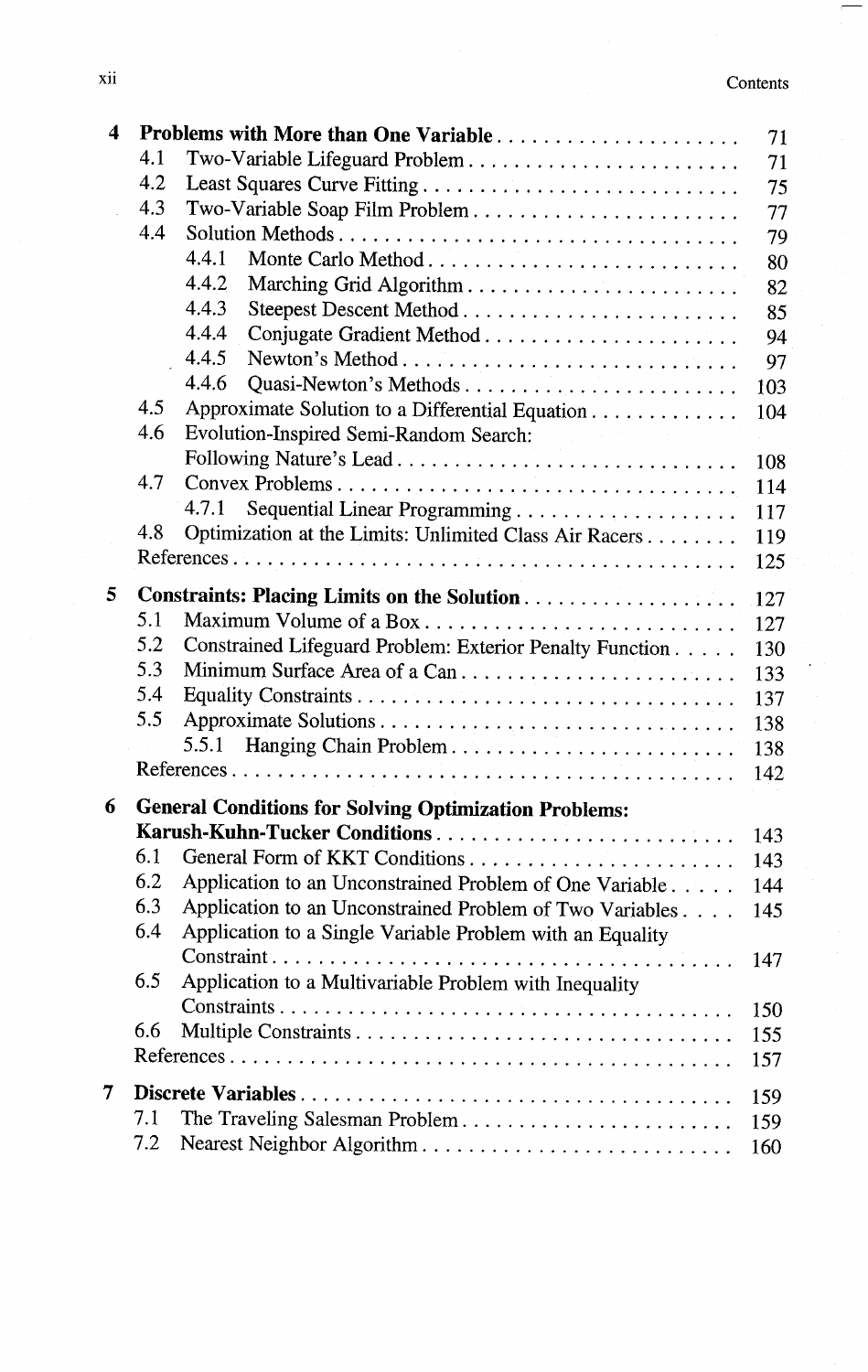|    | 7.3<br>Applications of the Traveling Salesman Problem<br>7.3.1<br>7.3.2<br>Discrete Variable Problems<br>7.4<br>7.5<br>Examples of Discrete Variable Design Problems<br>7.5.1<br>7.5.2           | 164<br>164<br>165<br>168<br>170<br>171<br>173                      |
|----|--------------------------------------------------------------------------------------------------------------------------------------------------------------------------------------------------|--------------------------------------------------------------------|
|    |                                                                                                                                                                                                  | 175                                                                |
| 8  | 8.1<br>Monoplane or Biplane<br>8.2<br>8.3<br>8.4                                                                                                                                                 | 177<br>179<br>181<br>186<br>189<br>189                             |
| 9  | 9.1<br>9.2<br>9.3<br>Aeroelastically Scaled Wind Tunnel Model Design                                                                                                                             | 191<br>192<br>194<br>197<br>199                                    |
| 10 | 10.1<br>The Need for Multiobjective Optimization<br>10.2<br>10.3<br>10.4<br>10.5<br>10.6<br>10.7<br>A Multiobjective Inverse Spectral Problem<br>10.8<br>A Complex Multiobjective Design Problem | 201<br>201<br>202<br>203<br>205<br>207<br>208<br>208<br>212<br>213 |
|    |                                                                                                                                                                                                  | 215<br>215<br>217                                                  |
|    |                                                                                                                                                                                                  | 219<br>219<br>223<br>228                                           |